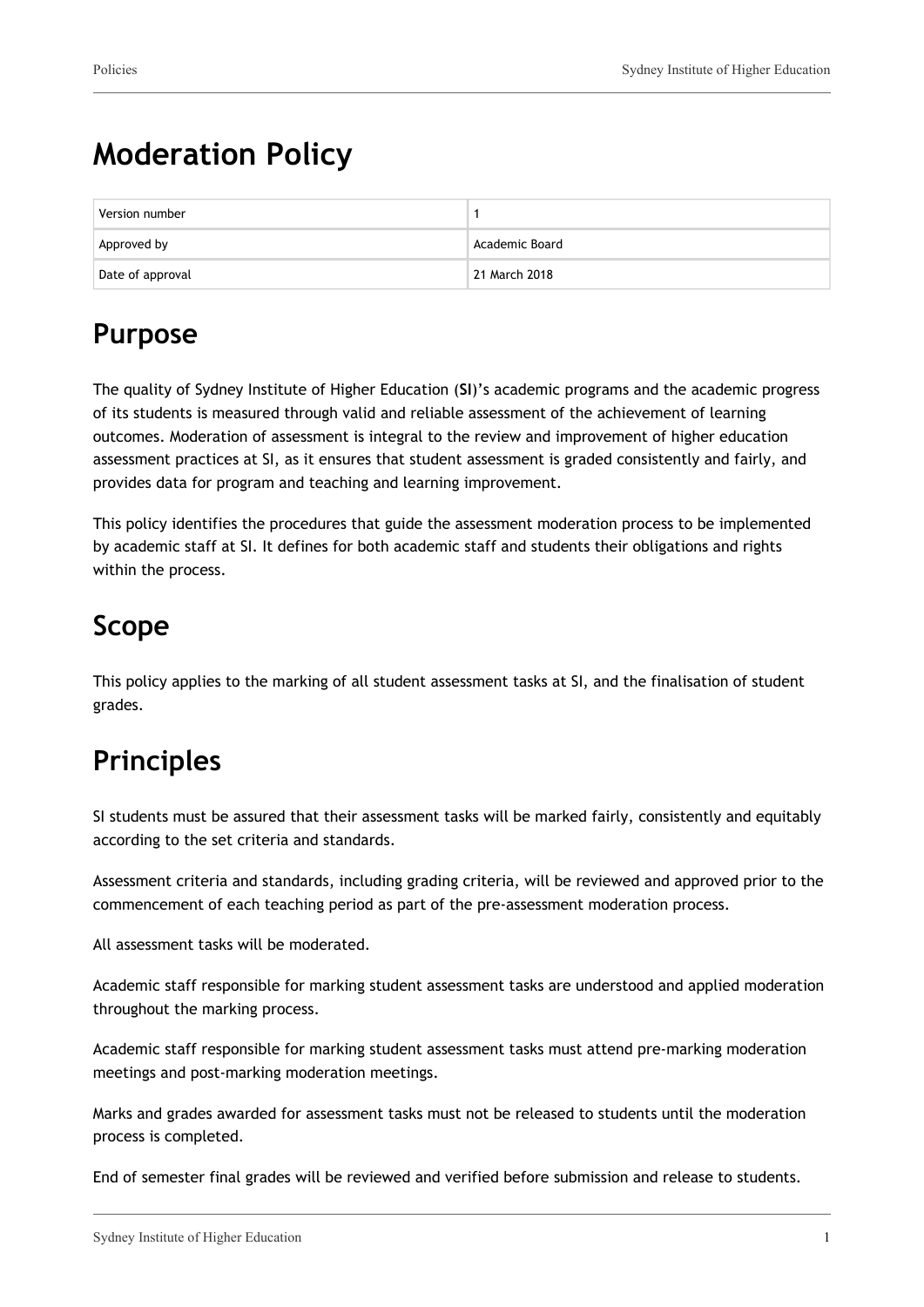Issues or discrepancies revealed during the moderation process will be addressed to ensure transparency and fairness for all students.

SI will continually improve the quality of assessment tasks and moderation processes, through periodic internal and external review, and benchmarking of all assessment policies and processes.

Students have the right to appeal assessment decisions, including marks awarded for individual assessment tasks and final grades. Students and staff are to refer to the *Student Complaints and Appeals Policy* for the process for appealing assessment decisions.

### **Procedures**

#### *Program and unit design*

The development of each unit in a program must integrate effective assessment strategies that will allow the moderation process to take place as intended. This includes clear criteria, standards, and marking criteria for assessment tasks that are aligned with the program and unit learning outcomes.

#### *Staff responsibilities and information*

The moderation process and staff roles and responsibilities in the process must be defined and understood by all staff.

Assessment task criteria and standards, and grading criteria are to be included in the unit outline for each unit of study. Students and academic staff must have access to the unit outline prior to the commencement of the teaching period each semester.

Staff will be trained in moderation processes through induction and professional development activities. Additional training and support will be provided to staff as necessary.

Staff members must declare any conflict of interest and agree to be removed from the moderation process where the conflict of interest applies.

Prior to moderation meetings, the Program Director is responsible for establishing and communicating to all staff involved:

- Academic staff roles and responsibilities
- Whether additional training is needed for staff involved in assessment
- The assessment task(s) to be moderated
- Any criteria necessary
- Dispute resolution processes during moderation
- Responsibilities for recordkeeping and reporting
- Moderation meeting schedule.

#### *Information for Students*

#### *Unit of Study Outline*

All assessment tasks are subject to pre-assessment moderation. This includes analysis of the unit content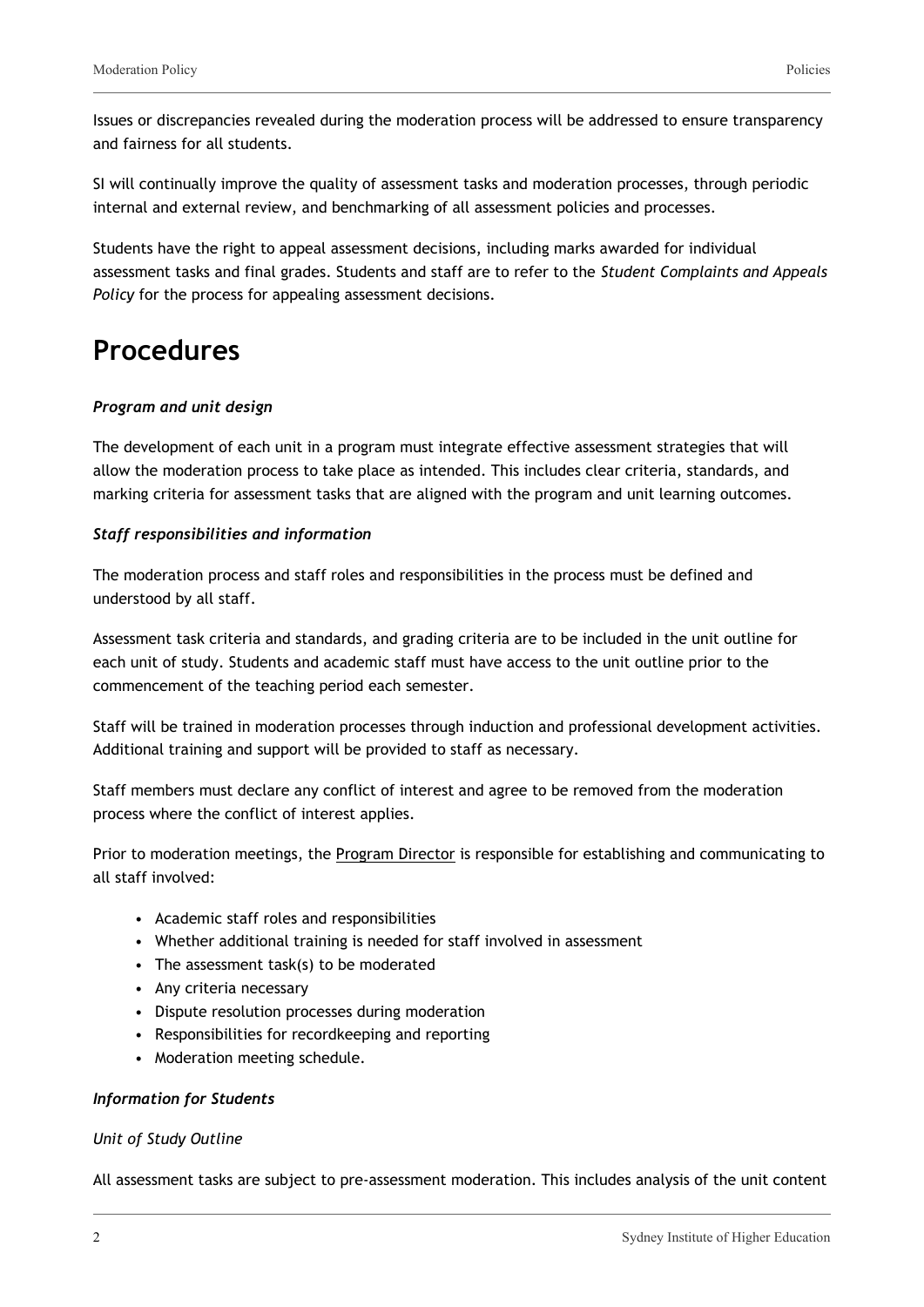and assessment, including a comparison with other units offered at the same level within the program. This includes:

- Provision of syllabus to students that establishes learning outcomes of the program and assessment tasks
- Evaluation of the mapping of unit content and assessment to learning outcomes.
- Appropriateness of learning material and assessments for the assumed knowledge level of students.
- The level of academic challenge consistent with the level of the program or unit.
- Relevance and currency of learning materials.
- Fairness, equity, and culturally appropriateness of assessments, with reasonable weightings
- Appropriate and achievable timing of assessment tasks.
- Clear instructions for how to complete the assessment and grading criteria provided to students

#### *Preassessment and markers meeting*

Prior to each assessment task, the Unit Coordinator will distribute the grading criteria which must be discussed and clearly understood before marking.

If there is only one academic staff member involved in marking student work, the pre-assessment information will include the Program Director.

#### *Post-Assessment Moderation*

All assessment materials will be subject to post-assessment moderation. Post-assessment moderation involves:

- Double marking of student assessment that has achieved a fail grade
- Review of all grades prior to their communication to students by the relevant Program Director.

Any mark or grade discrepancies must be resolved. The Program Director may have to make the final decision if a resolution between markers cannot be achieved.

Following review, verification and consensus amongst markers, marks are finalised and recorded, ready for release to students.

#### *Double Marking*

An assessment submission will be automatically double-marked in the event that it is awarded:

• A mark below 50% (Fail grade)

Any discrepancies that arise in double marking are resolved by awarding the student the higher of the two marks obtained.

#### *Appeals*

Students have the right to appeal marks awarded for assessment tasks and final grades through the mechanisms specified in the *Student Complaints and Appeals Policy*.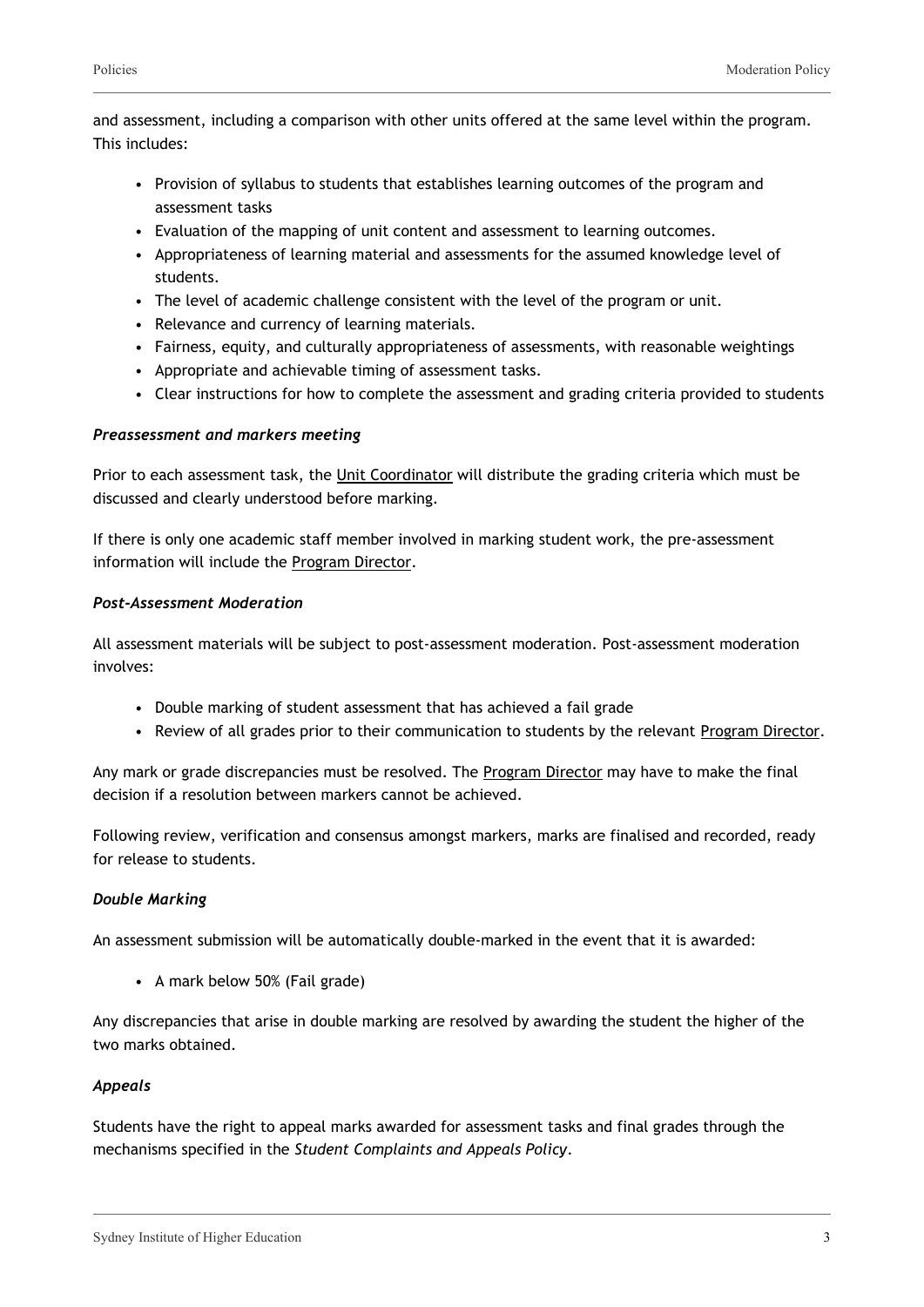#### *Record-keeping and reporting*

The Program Director will provide, in accordance with the *Compliance Calendar*, a report on the marking, grading, and moderation processes for the program they are responsible for. This report must include:

- A final grades report, including:
	- All student marks and grades and student cohort progress through the program
	- A comment on the range of grades and level of student achievement
	- Suggestions for improvements and amendments to any aspect of the program that impacts moderation, student achievement and progress.
	- Identification of students at risk of failing and students in need of additional learning support.
- Moderation process report, including:
	- The frequency of double marking
	- The occurrence of notable variation in marking and disputes
	- Consistency of application of standards and grading criteria in marking
	- Staff feedback on the moderation process
	- Any student complaints about and appeals of assessment processes.

The full report on moderation activities must be submitted to the *Program Monitoring Committee* and the *Learning and Teaching Committee* at the end of each semester.

#### *Improvements*

Based on reports, SI will make improvements in time for the next teaching period, in particular regarding:

- Clarity and usefulness of grading criteria and standards for both staff and students
- Accessibility of assessment methods to all students at SI
- Consistency and fairness of marking and moderation process

## **Policy Implementation and Monitoring**

The *Academic Board* delegates responsibility for the day-to-day implementation of this policy to the Program Directors of each program, and the academic management committees to which the Program Directors report.

The *Academic Board* will review all periodic reports from relevant committees and staff members, in accordance with the *Compliance Calendar*.

Additionally, the *Academic Board* will review all relevant student complaints, concerns raised by staff members, and instances of student or staff misconduct in accordance with the *Compliance Calendar*.

Based on these monitoring activities, The *Academic Board*, in accordance with the *Compliance Calendar,* must provide a report to *Corporate Governance Board* and ensure that findings are taken into account in planning, quality assurance and improvement processes.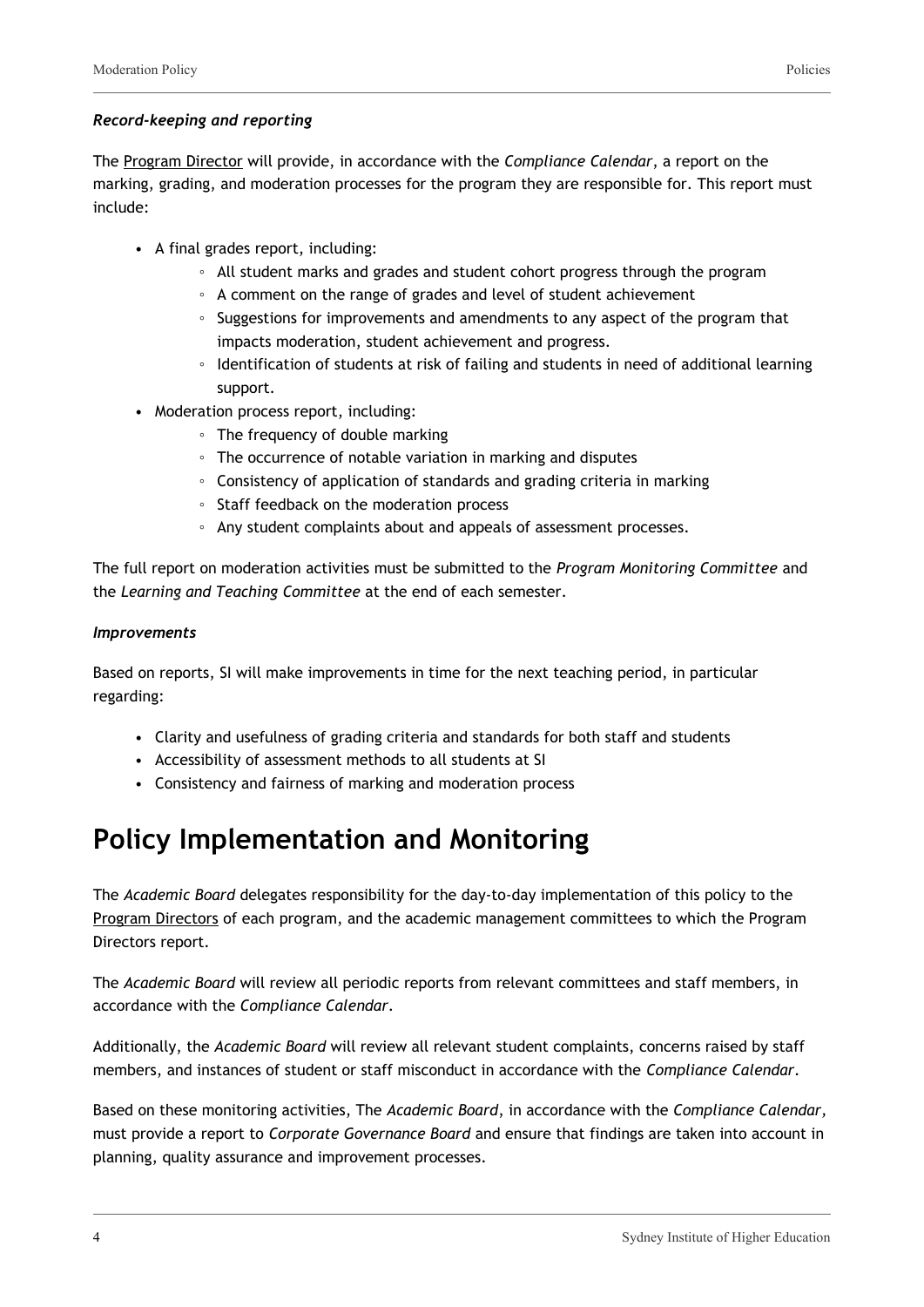### **Definitions**

**Academic Board**: the governing body responsible for academic matters, including teaching and learning, program approval, workforce planning, academic staff appointments, research and professional development, academic policies and procedures, overseeing student grievances and appeals processes. The *Academic Board* reports to the *Corporate Governance Board*.

**Assessment:** the process of grading, marking and reviewing student assessment tasks against the assessment standards and criteria. This includes devising and using assessment criteria, standards and grading criteria; reviewing and comparing the marks and grades awarded to individual student submissions for the same assessment task within a unit of study.

**Assessment task**: a learning task within a unit of study designed to test the demonstration of program and unit learning outcomes. Examples include assignments, exams, online quizzes, essays, presentations, portfolios, essays, reflective journals. Assessment tasks must include clear instructions and guidelines on marking criteria and standards, and grading criteria.

**Program Director**: The most senior academic staff member responsible for the delivery of a specific program at SI. The Program Director is responsible for the planning and development of a program, particularly unit curriculum information, and works in conjunction with other senior academic staff.

**Program Monitoring Committee**: an internal committee responsible for reviewing student complaints, grievances and appeals, and monitoring, collating and reporting data on student performance and programs.

**Double marking**: the process by which a student's assessment task is marked by two markers in order to review, verify and endorse a mark and grade for the task.

**Moderation**: a quality assurance process to ensure the assessment process is consistent and transparent. This includes the review and endorsement of standards, marks for individual assessment tasks and final grades. Moderation occurs pre-assessment and post-assessment.

**Learning and Teaching Committee**: An academic management committee that reports to and advises the *Academic Board*, responsible for monitoring the quality of teaching and learning at SI including progress towards achieving objectives of the *Teaching and Learning Plan* and the adequacy of all forms of support for teaching and learning present at SI.

## **Review schedule**

This policy will be reviewed by the *Academic Board* every three years.

| <b>Version History</b> |                |                |                 |                   |
|------------------------|----------------|----------------|-----------------|-------------------|
| Version number:        | Approved by:   | Approval date: | Revision notes: | Next review date: |
|                        | Academic Board | 21/03/2018     |                 | 21/03/2021        |